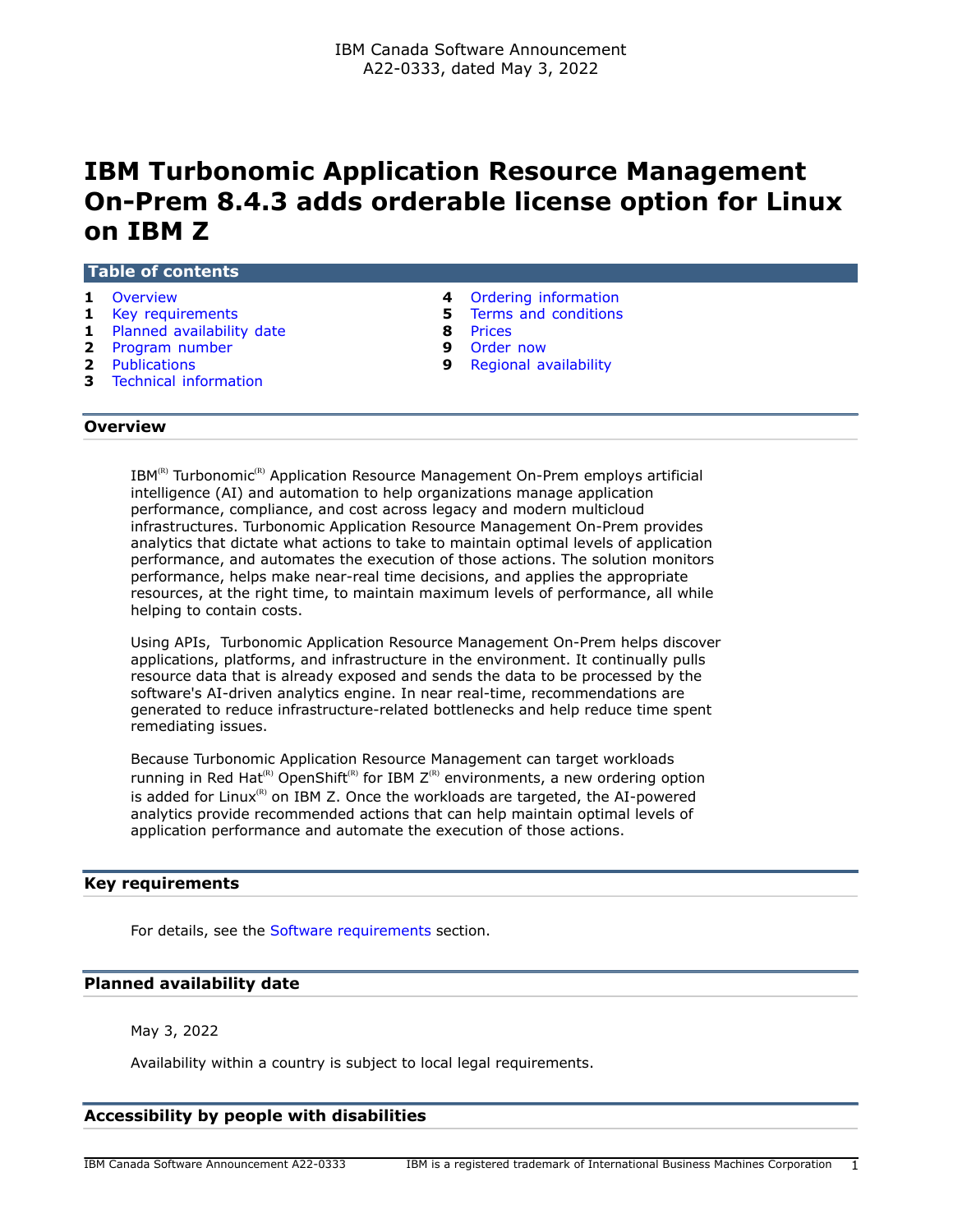Accessibility Compliance Reports (previously known as a VPAT) containing details on accessibility compliance to standards, including the Worldwide Consortium Web Content Accessibility Guidelines, European Standard EN 301 349, and US Section 508, can be found on the [IBM Accessibility Conformance Reports](https://www.ibm.com/able/product_accessibility/) website.

# **Reference information**

For more information about IBM Turbonomic Application Resource Management On-Prem, see Software Announcement [A20-0671](http://www.ibm.com/common/ssi/cgi-bin/ssialias?infotype=an&subtype=ca&appname=gpateam&supplier=649&letternum=ENUSA20-0671), dated October 13, 2020.

#### <span id="page-1-0"></span>**Program number**

| Program number | VRM   | Program name                                                               |
|----------------|-------|----------------------------------------------------------------------------|
| 5737-N29       | 8.4.3 | <b>IBM</b> Turbonomic<br><b>Application Resource</b><br>Management On-Prem |

## **Offering Information**

Product information is available on the [IBM Offering Information](http://www.ibm.com/common/ssi) website.

More information is also available on the [Passport Advantage](http://www.ibm.com/software/passportadvantage)<sup>(R)</sup> and Passport [Advantage Express](http://www.ibm.com/software/passportadvantage) website.

## <span id="page-1-1"></span>**Publications**

None

## **Services**

#### **IBM Systems Lab Services**

Systems Lab Services offers infrastructure services to help build hybrid cloud and enterprise IT solutions. From servers to storage systems and software, Systems Lab Services can help deploy the building blocks of a next-generation IT infrastructure to empower a client's business. Systems Lab Services consultants can perform infrastructure services for clients on-line or onsite, offering deep technical expertise, valuable tools, and successful methodologies. Systems Lab Services is designed to help clients solve business challenges, gain new skills, and apply best practices.

Systems Lab Services offers a wide range of infrastructure services for IBM Power $R$ ) servers, IBM Storage systems, IBM Z, and IBM LinuxONE. Systems Lab Services has a global presence and can deploy experienced consultants on-line or onsite around the world.

For assistance, contact Systems Lab Services at ibmsls@us.ibm.com.

To learn more, see the [IBM Systems Lab Services](https://www.ibm.com/it-infrastructure/services/lab-services) website.

#### **IBM ConsultingTM**

As transformation continues across every industry, businesses need a single partner to map their enterprise-wide business strategy and technology infrastructure. IBM Consulting is the business partner to help accelerate change across an organization. IBM specialists can help businesses succeed through finding collaborative ways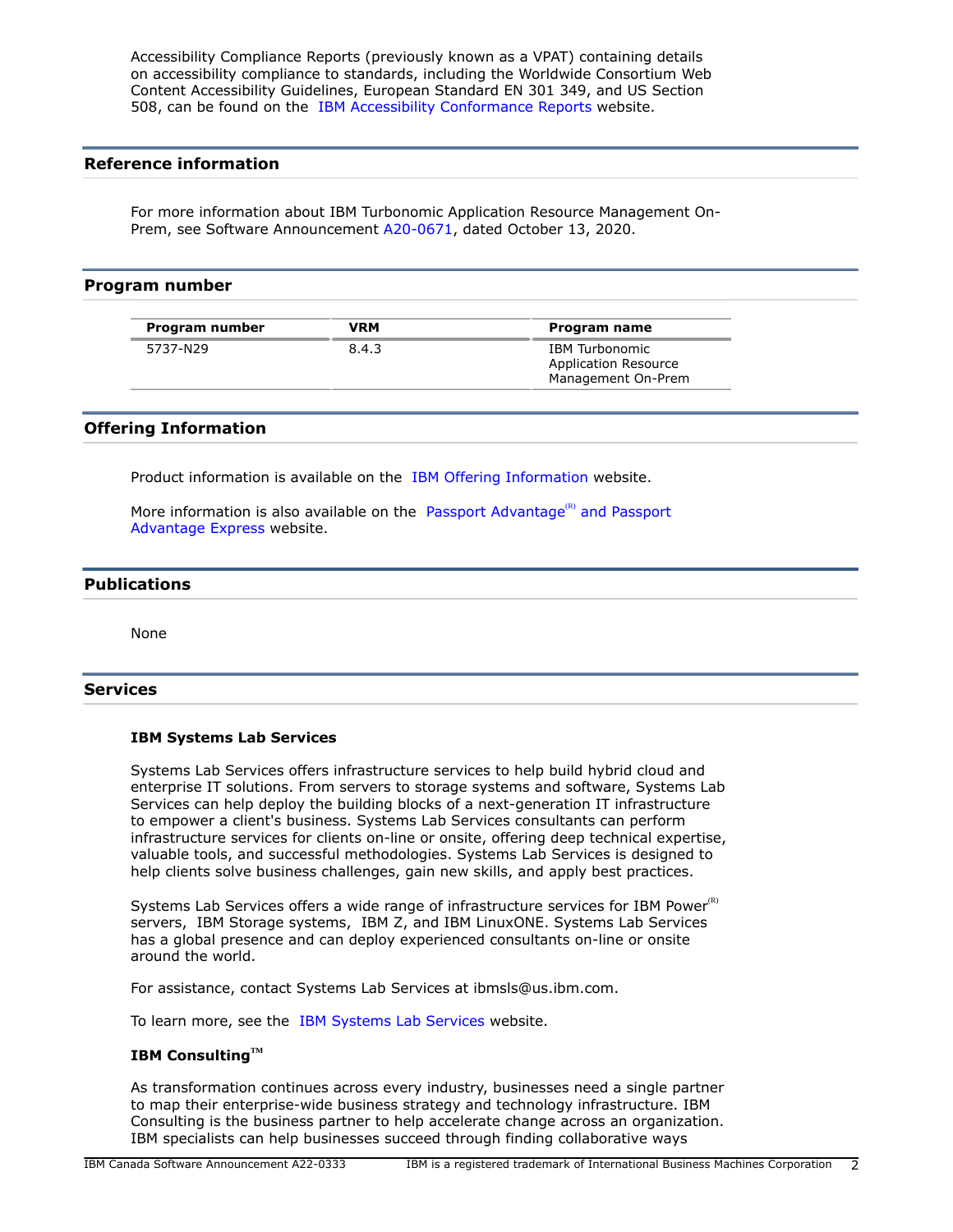of working that forge connections across people, technologies, and partner ecosystems. IBM Consulting brings together the business expertise and an ecosystem of technologies that help solve some of the biggest problems faced by organizations. With methods that get results faster, an integrated approach that is grounded in an open and flexible hybrid cloud architecture, and incorporating technology from IBM Research<sup>(R)</sup> and IBM Watson<sup>(R)</sup> AI, IBM Consulting enables businesses to lead change with confidence and deliver continuous improvement across a business and its bottom line.

For additional information, see the [IBM Consulting](https://www.ibm.com/consulting) website.

## **IBM Technology Support Services (TSS)**

Get preventive maintenance, onsite and remote support, and gain actionable insights into critical business applications and IT systems. Speed developer innovation with support for over 240 open-source packages. Leverage powerful IBM analytics and AI-enabled tools to enable client teams to manage IT problems before they become emergencies.

TSS offers extensive IT maintenance and support services that cover more than one niche of a client's environment. TSS covers products from IBM and OEMs, including servers, storage, network, appliances, and software, to help clients ensure high availability across their data centre and hybrid cloud environment.

For details on available services, see the [Technology support for hybrid cloud](https://www.ibm.com/services/technology-support) [environments](https://www.ibm.com/services/technology-support) website.

#### **IBM Expert Labs**

Expert Labs can help clients accelerate their projects and optimize value by leveraging their deep technical skills and knowledge. With more than 20 years of industry experience, these specialists know how to overcome the biggest challenges to deliver business results that can have an immediate impact.

Expert Labs' deep alignment with IBM product development allows for a strategic advantage as they are often the first in line to get access to new products, features, and early visibility into roadmaps. This connection with the development enables them to deliver First of a Kind implementations to address unique needs or expand a client's business with a flexible approach that works best for their organization.

For additional information, see the [IBM Expert Labs](https://www.ibm.com/products/expertlabs) website.

# **IBM Security(R) Expert Labs**

With extensive consultative expertise on IBM Security software solutions, Security Expert Labs helps clients and partners modernize the security of their applications, data, and workforce. With an extensive portfolio of consulting and learning services, Security Expert Labs provides project-based and premier support service subscriptions.

These services can help clients deploy and integrate IBM Security software, extend their team resources, and help guide and accelerate successful hybrid cloud solutions, including critical strategies such as zero trust. Remote and on-premises software deployment assistance is available for IBM Cloud Pak $R<sup>(R)</sup>$  for Security, IBM Security QRadar<sup>(R)</sup>/QRoC, IBM Security SOAR/Resilient<sup>(R)</sup>, IBM i2<sup>(R)</sup>, IBM Security Verify, IBM Security Guardium<sup>(R)</sup>, and IBM Security MaaS360<sup>(R)</sup>.

For more information, contact Security Expert Labs at sel@us.ibm.com.

For additional information, see the [IBM Security Expert Labs](https://www.ibm.com/security/security-expert-labs) website.

#### <span id="page-2-0"></span>**Technical information**

#### **Specified operating environment**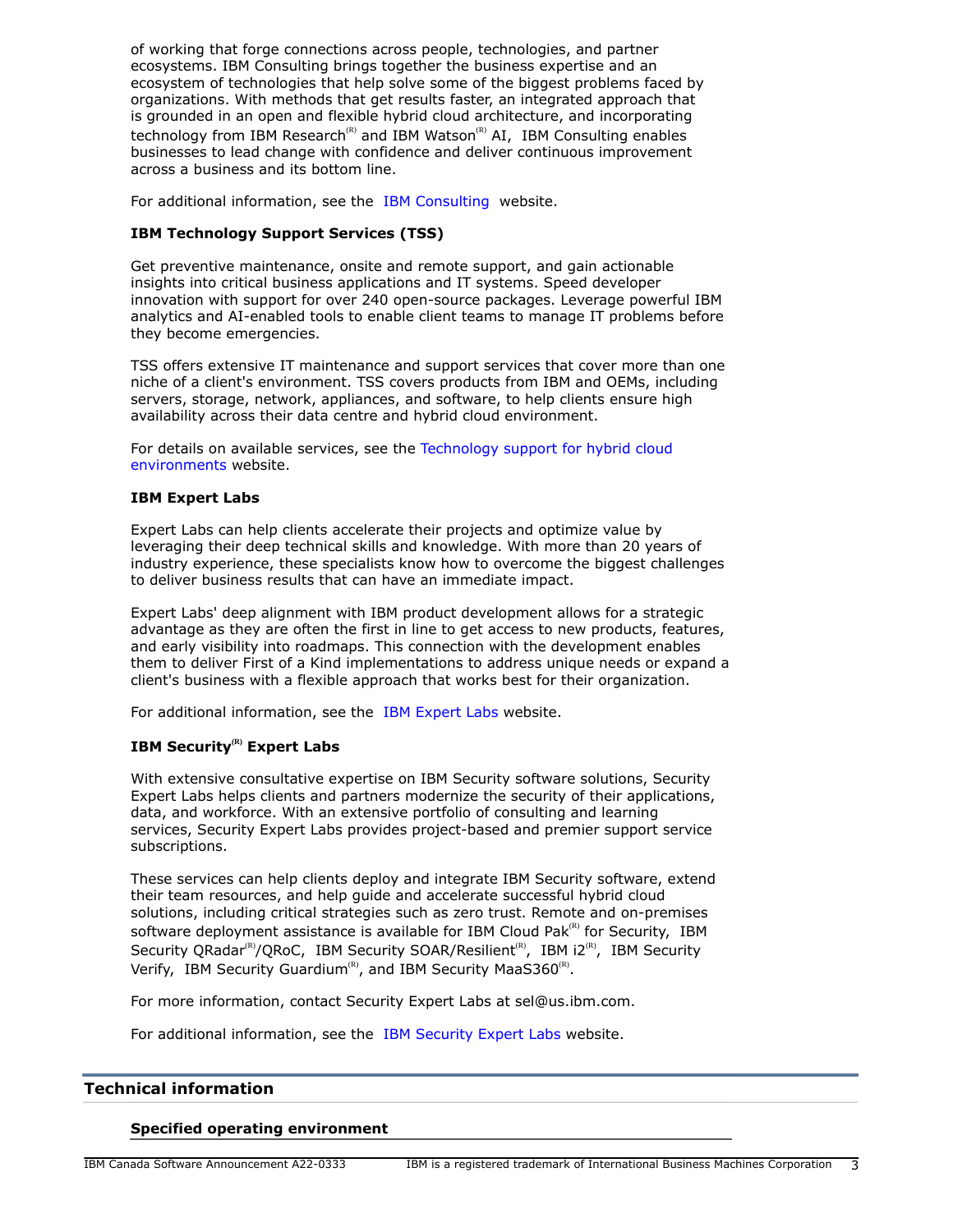## <span id="page-3-1"></span>*Software requirements*

For details, see the [Software Product Compatibility Reports](https://www.ibm.com/software/reports/compatibility/clarity/index.html) website.

#### *IBM Support*

[IBM Support](https://www.ibm.com/support) is your gateway to technical support tools and resources that are designed to help you save time and simplify support. IBM Support can help you find answers to questions, download fixes, troubleshoot, submit and track problem cases, and build skills. Learn and stay informed about the transformation of IBM Support, including new tools, new processes, and new capabilities, by going to the [IBM Support Insider](https://www.ibm.com/support/insider).

## *Additional IBM support*

## **IBM Client Engineering for Systems**

Client Engineering for Systems is a framework for accelerating digital transformation. It helps you generate innovative ideas and equips you with the practices, technologies, and expertise to turn those ideas into business value in weeks. When you work with Client Engineering for Systems, you bring pain points into focus. You empower your team to take manageable risks, adopt leading technologies, speed up solution development, and measure the value of everything you do. Client Engineering for Systems has experts and services to address a broad array of use cases, including capabilities for business transformation, hybrid cloud, analytics and AI, infrastructure systems, security, and more. Contact Client Engineering for Systems at sysgarage@ibm.com.

## **Planning information**

## *Packaging*

This offering is delivered through the internet as an electronic download. There is no physical media.

## <span id="page-3-0"></span>**Ordering information**

For ordering information, consult your IBM representative or IBM Business Partner, or go to the [Passport Advantage](https://www.ibm.com/software/passportadvantage/) website.

This program is available only through Passport Advantage.

These products may only be sold directly by IBM or by IBM Business Partners.

To locate IBM Business Partners in your geography, see the [Find a Business Partner](http://www.ibm.com/partnerworld/wps/bplocator/) page.

#### **Passport Advantage**

For other currently available part numbers, see Software Announcement [A20-0671,](http://www.ibm.com/common/ssi/cgi-bin/ssialias?infotype=an&subtype=ca&appname=gpateam&supplier=649&letternum=ENUSA20-0671) dated October 13, 2020.

## **Cross-platform product for use on IBM Z Integrated Facility for Linux (IFL) engines or zEnterprise(R) BladeCenter Extension**

Order the part numbers that follow when the product is intended to run on zEnterprise BladeCenter Extension or the Linux operating system on IBM Z IFL engines. If the product is not intended to run in these environments, order from the other set of part numbers in this announcement. This set of part numbers provides the identical supply and authorization as the other set in this announcement.

| Part number description                                                                                               | <b>Part number</b> |
|-----------------------------------------------------------------------------------------------------------------------|--------------------|
| IBM Turbonomic Application Resource<br>Management for Linux on IBM Z Managed<br>Virtual Server LIC + SW S&S 12 Months | D0A63ZX            |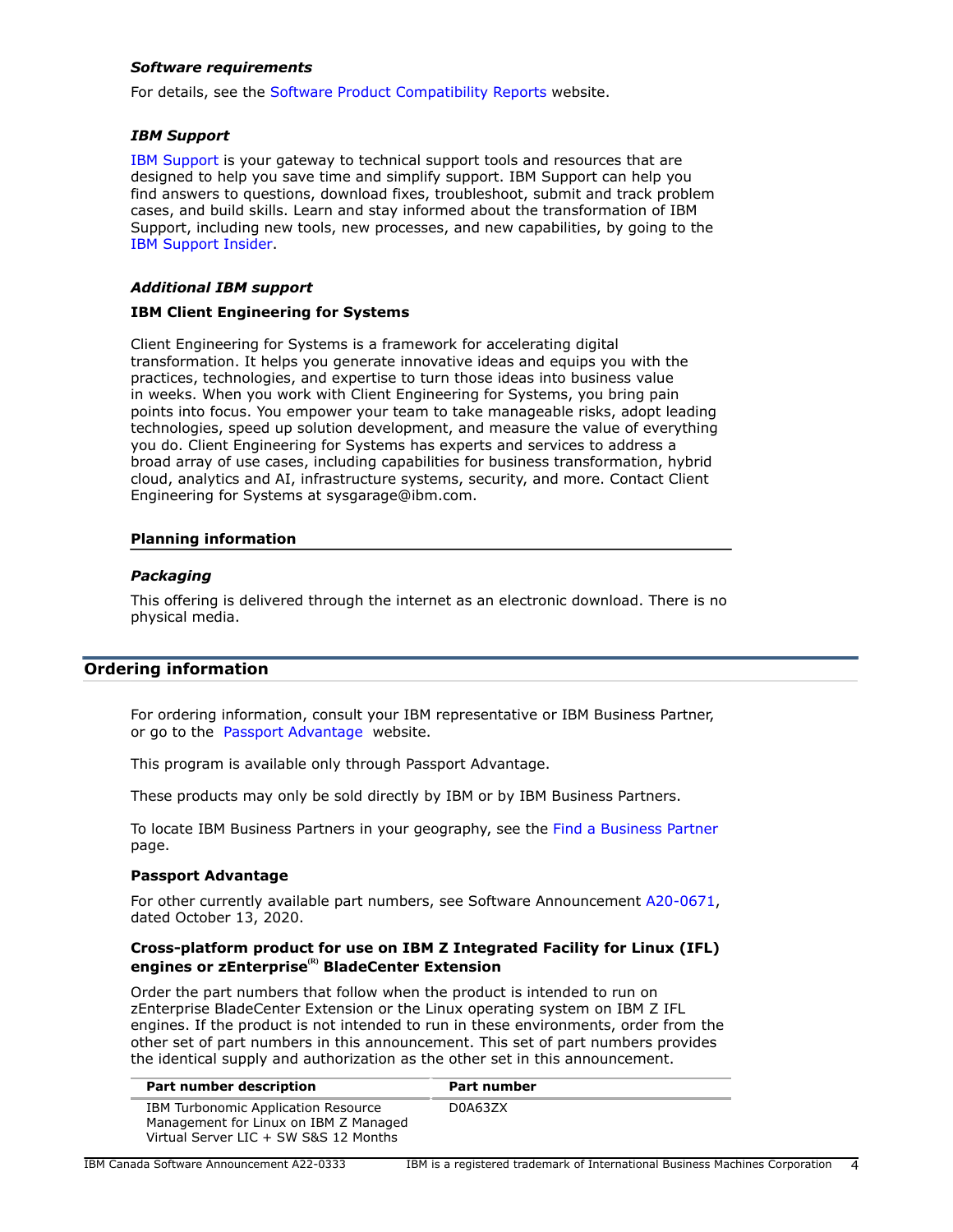| <b>Part number</b> |  |
|--------------------|--|
| D0A64ZX            |  |
| D0A65ZX            |  |
| D0A66ZX            |  |
| E0A62ZX            |  |
|                    |  |

## **Charge metric**

Charge metric information can be found in the corresponding License Information document.

| Program number | <b>License Information</b><br>document title                               | <b>License Information</b><br>document number |
|----------------|----------------------------------------------------------------------------|-----------------------------------------------|
| 5737-N29       | <b>IBM Turbonomic</b><br><b>Application Resource</b><br>Management On-Prem | L-WOIN-CC33RZ                                 |

Select your language of choice and scroll down to the Charge Metrics section. Follow-on releases, if any, may have updated terms. See the [License Information](https://www.ibm.com/software/sla/sladb.nsf/search?OpenForm) [documents](https://www.ibm.com/software/sla/sladb.nsf/search?OpenForm) website for more information.

## <span id="page-4-0"></span>**Terms and conditions**

The information provided in this announcement letter is for reference and convenience purposes only. The terms and conditions that govern any transaction with IBM are contained in the applicable contract documents such as the IBM International Program License Agreement, IBM International Passport Advantage Agreement, and the IBM Agreement for Acquisition of Software Maintenance.

This product is available only through Passport Advantage.

#### **Licensing**

IBM International Program License Agreement including the License Information document and Proof of Entitlement (PoE) govern your use of the program. PoEs are required for all authorized use. Part number products only, offered outside of Passport Advantage, where applicable, are license only and do not include Software Maintenance.

This software license includes Software Subscription and Support (also referred to as Software Maintenance).

#### **Software Maintenance**

Licenses under the IBM International Program License Agreement (IPLA) provide for support with ongoing access to releases and versions of the program. IBM includes one year of Software Subscription and Support (also referred to as Software Maintenance) with the initial license acquisition of each program acquired. The initial period of Software Subscription and Support can be extended by the purchase of a renewal option, if available. Two charges apply: a one-time license charge for use of the program and an annual renewable charge for the enhanced support that includes telephone assistance (voice support for defects during normal business hours), as well as access to updates, releases, and versions of the program as long as support is in effect.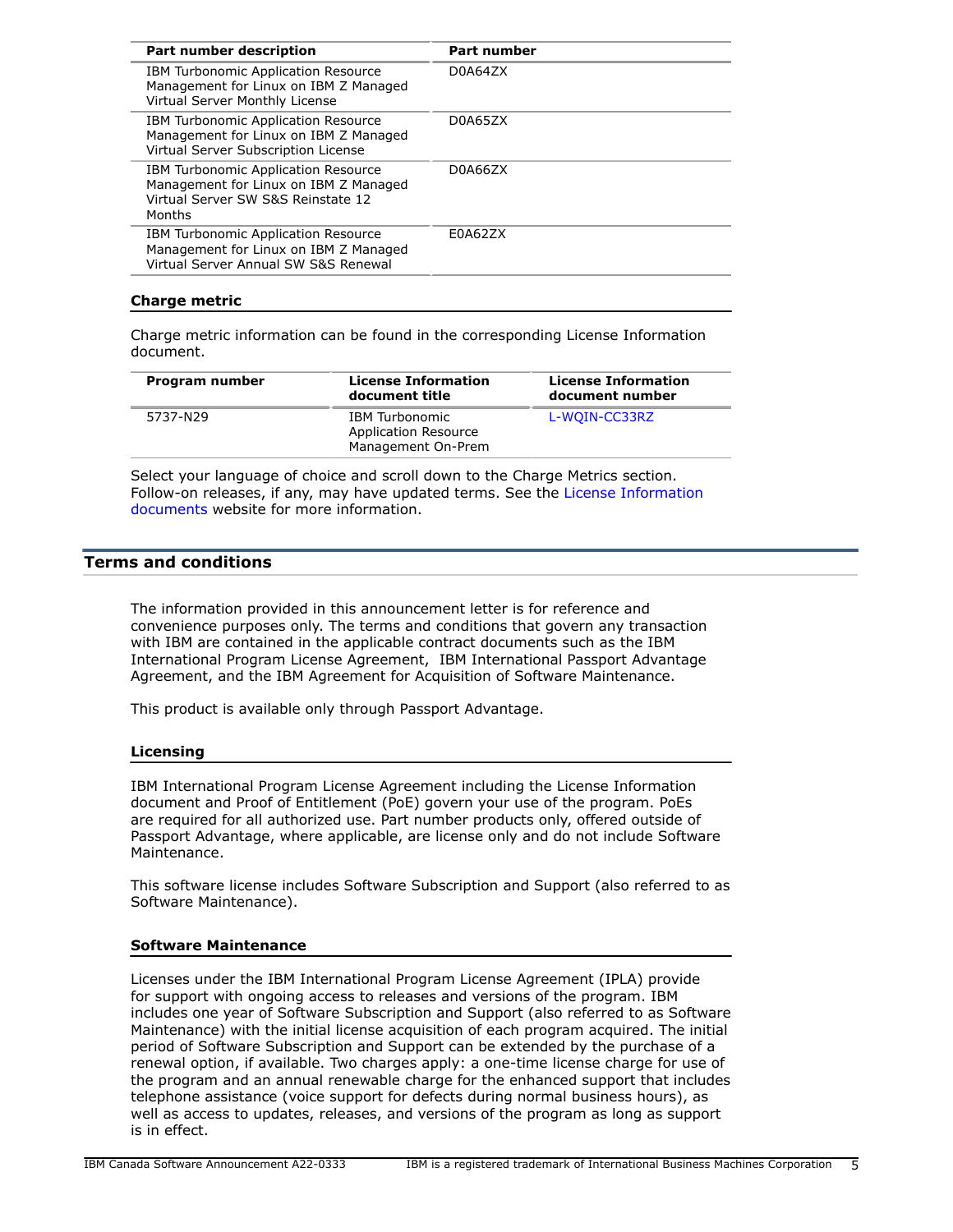## **License Information number**

The following License Information document applies to the offering in this announcement:

| Program number | <b>License Information</b><br>document title                 | <b>License Information</b><br>document number |
|----------------|--------------------------------------------------------------|-----------------------------------------------|
| 5737-N29       | IBM Turbonomic<br>Application Resource<br>Management On-Prem | L-WOIN-CC33RZ                                 |

Follow-on releases, if any, may have updated terms. See the [License Information](https://www.ibm.com/software/sla/sladb.nsf/search?OpenForm) [documents](https://www.ibm.com/software/sla/sladb.nsf/search?OpenForm) website for more information.

#### **Limited warranty applies**

Yes

#### **Limited warranty**

IBM warrants that when the program is used in the specified operating environment, it will conform to its specifications. The warranty applies only to the unmodified portion of the program. IBM does not warrant uninterrupted or error-free operation of the program or that IBM will correct all program defects. You are responsible for the results obtained from the use of the program.

IBM provides you with access to IBM databases containing information on known program defects, defect corrections, restrictions, and bypasses at no additional charge. For further information, see the [IBM Support Guide](http://www.ibm.com/support/customercare/sas/f/handbook/home.html).

IBM will maintain this information for at least one year after the original licensee acquires the program (warranty period).

#### **Program technical support**

#### **Continuous delivery (CD) support**

Technical support of a program product version or release will be available for a minimum of two years from the planned availability date, as long as your Subscription and Support is in effect.

This technical support allows you to obtain assistance (by telephone or electronic means) from IBM for product-specific, task-oriented questions regarding the installation and operation of the program product. Software Subscription and Support also provides you with access to versions, releases, and updates (CD releases, Long Term Support Releases, or fixes) of the program.

You will be notified, through an announcement letter, of discontinuance of support with 12 months' notice.

If you require additional technical support from IBM, including an extension of support beyond the discontinuance date, contact your IBM representative or IBM Business Partner. This extension may be available for a fee.

For additional information on the CD support lifecycle policy, see the [IBM](https://www.ibm.com/support/pages/ibm-continuous-delivery-support-lifecycle-policy) [Continuous Delivery Support Lifecycle Policy](https://www.ibm.com/support/pages/ibm-continuous-delivery-support-lifecycle-policy) web page.

For additional information on the IBM Software Support Lifecycle Policies, see the [Standard and enhanced IBM software support lifecycle policies](http://www.ibm.com/software/support/lifecycle/lc-policy.html) website.

#### **Money-back guarantee**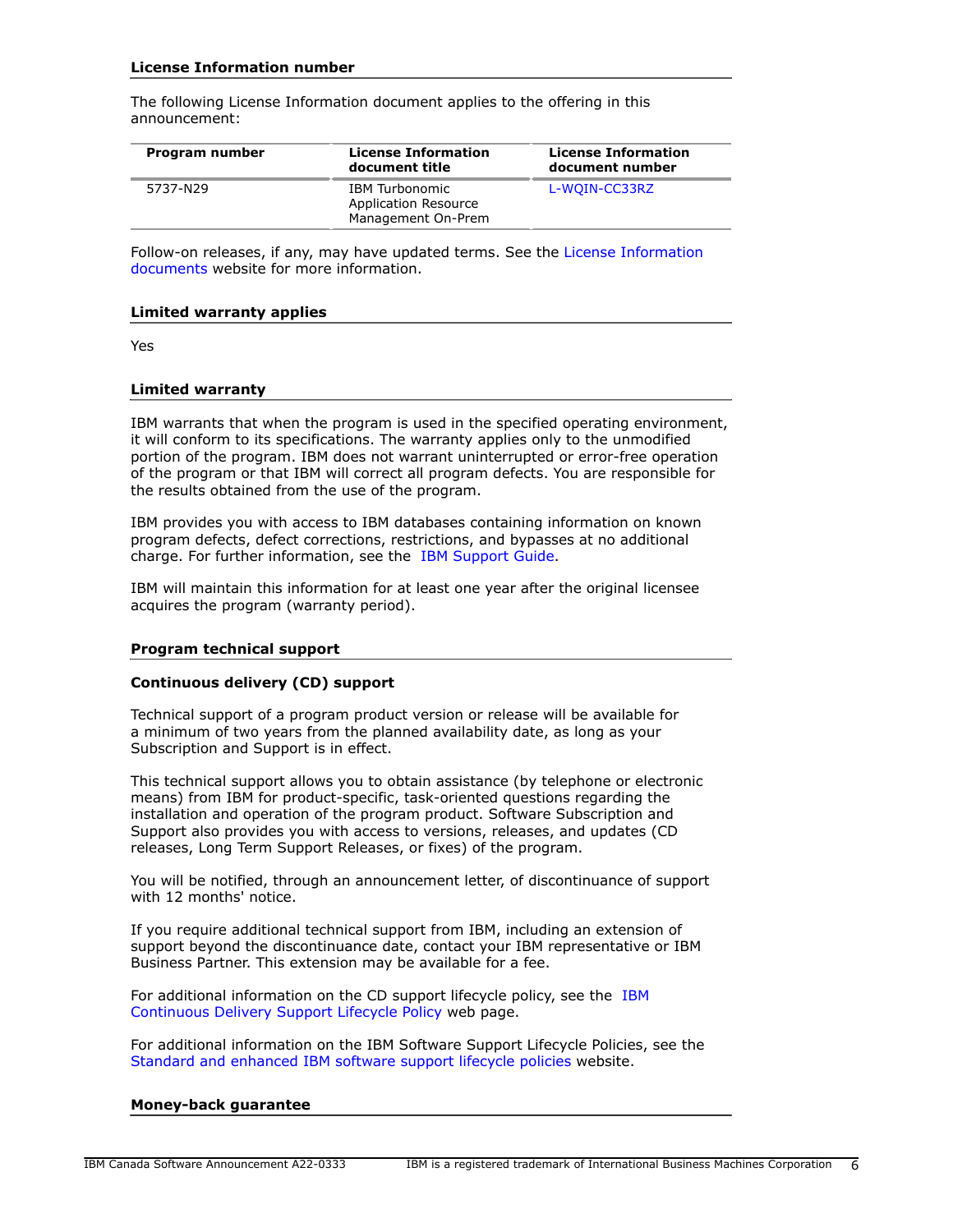If for any reason you are dissatisfied with the program and you are the original licensee, you may obtain a refund of the amount you paid for it, if within 30 days of your invoice date you return the program and its PoE to the party from whom you obtained it. If you downloaded the program, you may contact the party from whom you acquired it for instructions on how to obtain the refund.

For clarification, note that (1) for programs acquired under the IBM International Passport Advantage offering, this term applies only to your first acquisition of the program and (2) for programs acquired under any of IBM's On/Off Capacity on Demand (On/Off CoD) software offerings, this term does not apply since these offerings apply to programs already acquired and in use by you.

#### **Volume orders (IVO)**

No

#### **Passport Advantage applies**

Yes. Information is available on the [Passport Advantage and Passport Advantage](http://www.ibm.com/software/passportadvantage) [Express](http://www.ibm.com/software/passportadvantage) website.

#### **Software Subscription and Support applies**

Yes. Software Subscription and Support, also referred to as Software Maintenance, is included with licenses purchased through Passport Advantage and Passport Advantage Express. Product upgrades and Technical Support are provided by the Software Subscription and Support offering as described in the Agreements. Product upgrades provide the latest versions and releases to entitled software, and Technical Support provides voice and electronic access to IBM support organizations, worldwide.

IBM includes one year of Software Subscription and Support with each program license acquired. The initial period of Software Subscription and Support can be extended by the purchase of a renewal option, if available.

While your Software Subscription and Support is in effect, IBM provides you assistance for your routine, short duration installation and usage (how-to) questions, and code-related questions. IBM provides assistance by telephone and, if available, electronic access, only to your information systems (IS) technical support personnel during the normal business hours (published prime shift hours) of your IBM support centre. (This assistance is not available to your users.) IBM provides Severity 1 assistance 24 hours a day, 7 days a week. For additional details, see the [IBM](http://www.ibm.com/support/customercare/sas/f/handbook/home.html) [Support Guide](http://www.ibm.com/support/customercare/sas/f/handbook/home.html). Software Subscription and Support does not include assistance for the design and development of applications, your use of programs in other than their specified operating environment, or failures caused by products for which IBM is not responsible under the applicable agreements.

Unless specified otherwise in a written agreement with you, IBM does not provide support for third-party products that were not provided by IBM. Ensure that when contacting IBM for covered support, you follow problem determination and other instructions that IBM provides, including in the [IBM Support Guide.](http://www.ibm.com/support/customercare/sas/f/handbook/home.html)

For additional information about the International Passport Advantage Agreement and the IBM International Passport Advantage Express Agreement, go to the [Passport Advantage and Passport Advantage Express](http://www.ibm.com/software/passportadvantage) website.

#### **Other support**

Passport Advantage

#### **Variable charges apply**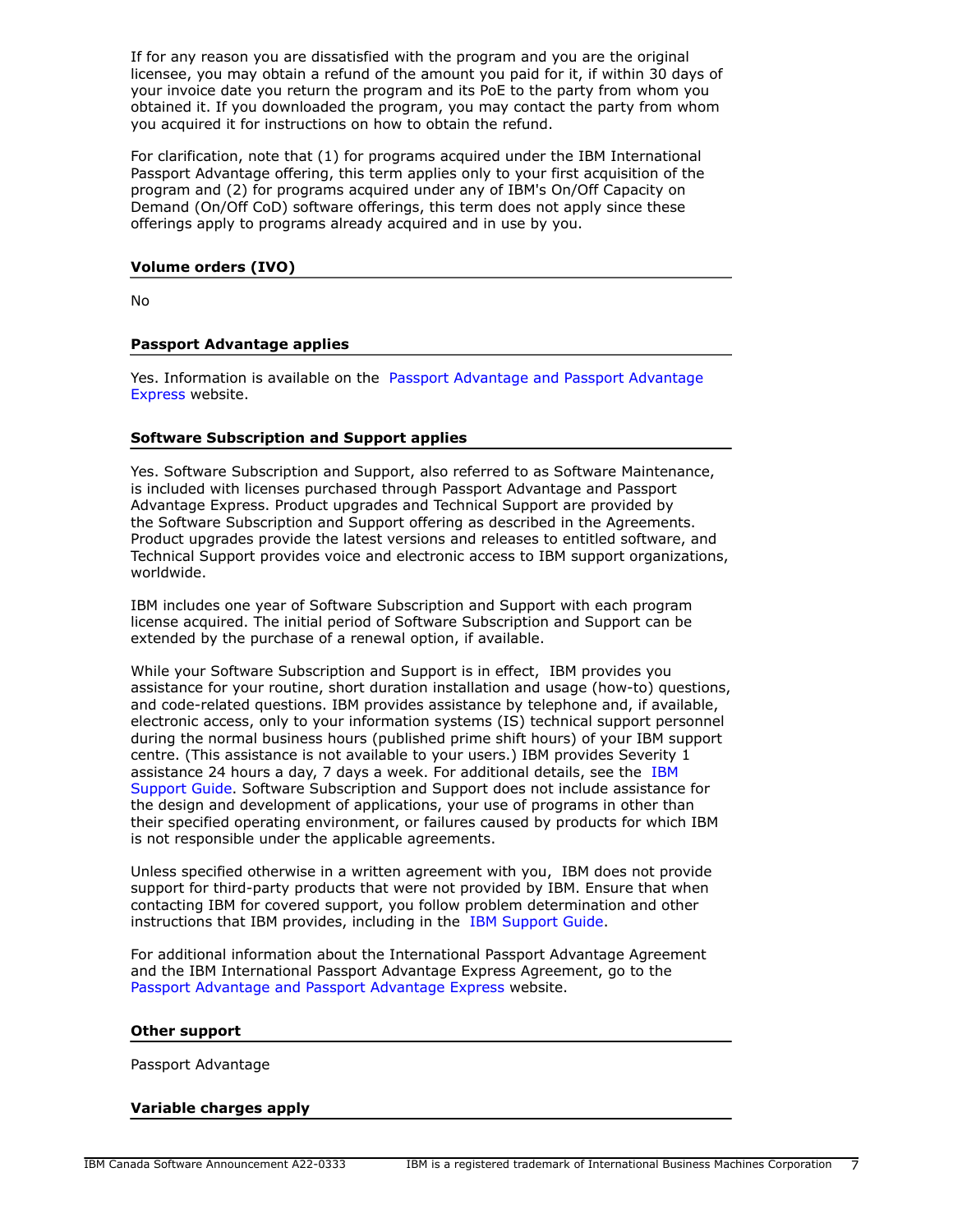## **Educational allowance available**

Not applicable

## **Statement of good security practices**

IT system security involves protecting systems and information through intrusion prevention, detection, and response to improper access from within and outside your enterprise. Improper access can result in information being altered, destroyed, or misappropriated or can result in misuse of your systems to attack others. Without a comprehensive approach to security, no IT system or product should be considered completely secure and no single product or security measure can be completely effective in preventing improper access. IBM systems and products are designed to be part of a regulatory compliant, comprehensive security approach, which will necessarily involve additional operational procedures, and may require other systems, products, or services to be most effective.

**Important:** IBM does not warrant that any systems, products, or services are immune from, or will make your enterprise immune from, the malicious or illegal conduct of any party.

## <span id="page-7-0"></span>**Prices**

Prices are subject to change without notice.

GST, QST, and sales taxes, where applicable, are extra.

For additional information and current prices, contact your local IBM representative or IBM Business Partner.

#### **Business Partner information**

If you are an IBM Business Partner acquiring products from IBM, you may link to Passport Advantage On-line for resellers where you can obtain Business Partner pricing information. An IBMid and password are required to access the [IBM Passport](https://www.ibm.com/software/passportadvantage/pao_reseller.html) [Advantage](https://www.ibm.com/software/passportadvantage/pao_reseller.html) or [IBM PartnerWorld](https://www.ibm.com/partnerworld/resources/sell) $(R)$  website.

#### **Passport Advantage**

For Passport Advantage information and charges, contact your IBM representative or IBM Business Partner. Additional information is also available on the [Passport](http://www.ibm.com/software/passportadvantage) [Advantage and Passport Advantage Express](http://www.ibm.com/software/passportadvantage) website.

## **IBM Global Financing**

IBM Global Financing offers competitive financing to credit-qualified clients to assist them in acquiring IT solutions. Offerings include financing for IT acquisition, including hardware, software, and services, from both IBM and other manufacturers or vendors. Offerings (for all client segments: small, medium, and large enterprise), rates, terms, and availability can vary by country. Contact your local IBM Global Financing organization or go to the [IBM Global Financing](http://www.ibm.com/financing) website for more information.

IBM Global Financing offerings are provided through IBM Credit LLC in the United States, and other IBM subsidiaries and divisions worldwide to qualified commercial and government clients. Rates are based on a client's credit rating, financing terms, offering type, equipment type, and options, and may vary by country. Other restrictions may apply. Rates and offerings are subject to change, extension, or withdrawal without notice.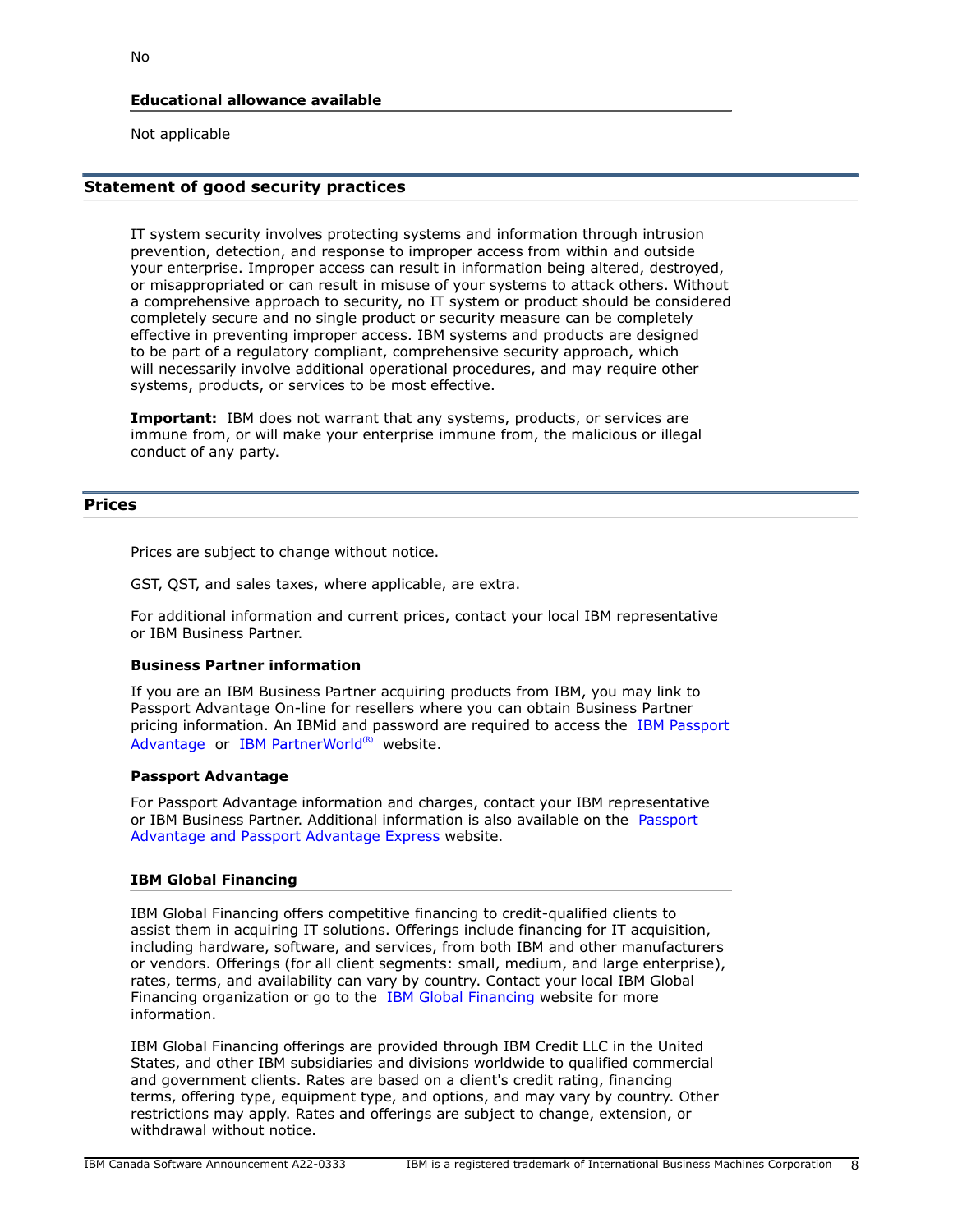#### <span id="page-8-0"></span>**Order now**

To order, contact the IBM Digital Sales Center, your local IBM representative, or your IBM Business Partner. To identify your local IBM representative or IBM Business Partner, call 800-IBM-4YOU (426-4968). For more information, contact the IBM Digital Sales Center.

Phone: 800-IBM-4YOU (426-4968)

Fax: 800-2IBM-FAX (242-6329)

For IBM representative:  $askibm@ca. ibm.com<sup>(K)</sup>$ 

For IBM Business Partner: pwcs@us. ibm.com

IBM Digital Sales Offices 3600 Steeles Ave. East Markham, ON L3R 9Z7, CA H7

The IBM Digital Sales Center, our national direct marketing organization, can add your name to the mailing list for catalogues of IBM products.

**Note:** Shipments will begin after the planned availability date.

## <span id="page-8-1"></span>**Regional availability**

Anguilla, Antigua and Barbuda, Aruba, Bahamas, Barbados, Bermuda, Sint Eustatius and Saba Bonaire, Canada, Cayman Islands, Curacao, Dominica, Grenada, Guyana, Jamaica, Montserrat, Saint Kitts and Nevis, Saint Lucia, Saint Vincent and the Grenadines, Sint Maarten, Suriname, Trinidad and Tobago, Turks and Caicos Islands, and British Virgin Islands

#### *Trade-marks*

IBM Consulting is a trade-mark of IBM Corporation in the United States, other countries, or both.

IBM, Turbonomic, IBM Z, Passport Advantage, PartnerWorld, Power, IBM Research, IBM Watson, IBM Security, IBM Cloud Pak, QRadar, Resilient, i2, Guardium,

MaaS360, zEnterprise and ibm.com are registered trade-marks of IBM Corporation in the United States, other countries, or both.

Red Hat and OpenShift are registered trade-marks of Red Hat Inc. in the U.S. and other countries.

The registered trade-mark Linux® is used pursuant to a sublicense from the Linux Foundation, the exclusive licensee of Linus Torvalds, owner of the mark on a worldwide basis.

Other company, product, and service names may be trade-marks or service marks of others.

Trade-mark owned by International Business Machines Corporation and is used under license by IBM Canada Ltd.

® Registered trade-mark of International Business Machines Corporation and is used under license by IBM Canada Ltd.

(\*\*) Company, product or service name may be a trade-mark or service mark of others.

#### *Terms of use*

IBM products and services which are announced and available in your country can be ordered under the applicable standard agreements, terms, conditions,